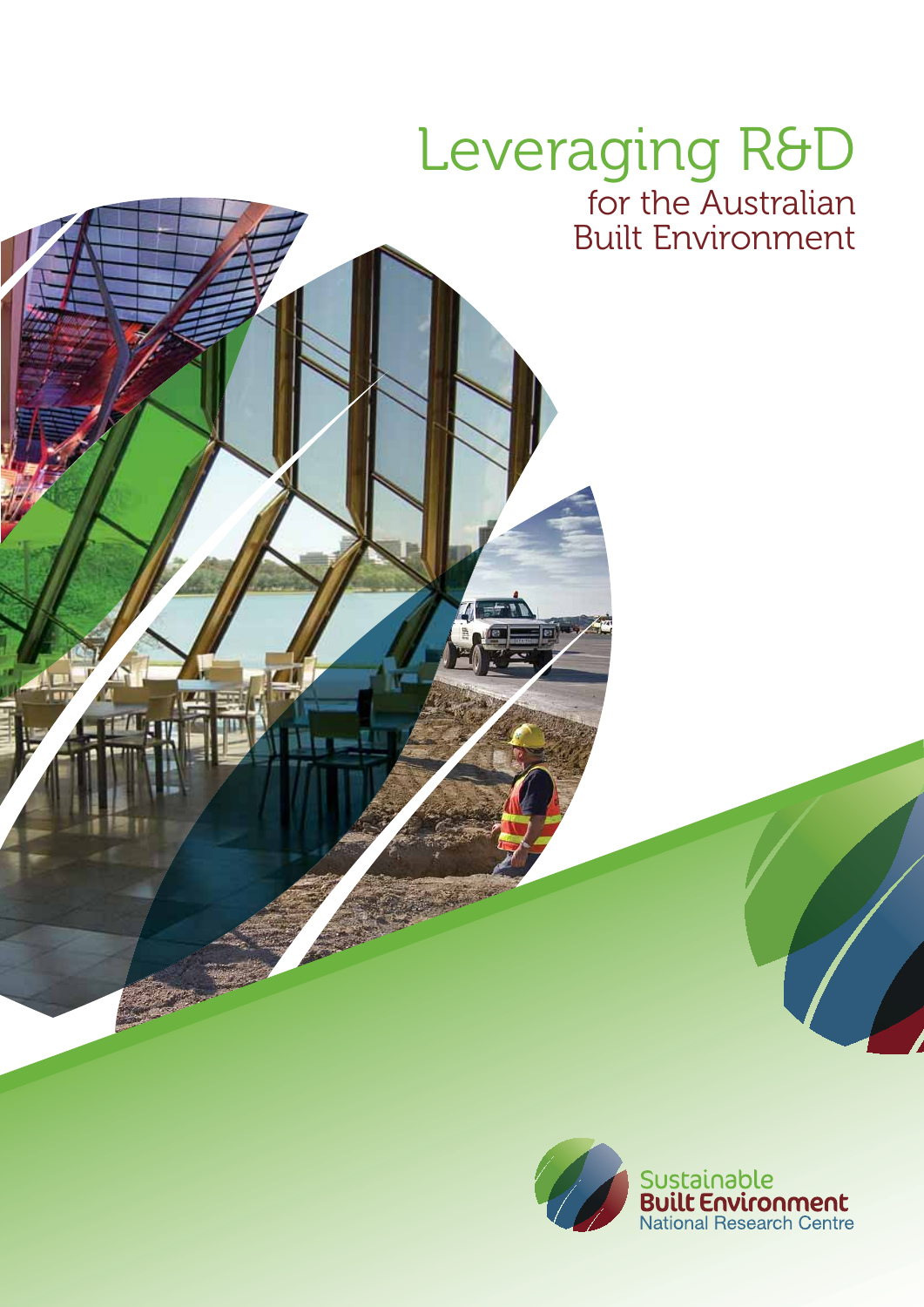

### **The** *Sustainable Built Environment*  **National Research Centre (SBEnrc)**

is the successor to Australia's CRC for *Construction Innovation*. Established on 1 January 2010, the SBEnrc is a key research broker between industry, government and research organisations for the built environment industry.

The SBEnrc is continuing to build an enduring value-adding national research and development centre in sustainable infrastructure and building with significant support from public and private partners around Australia and internationally.

Benefits from SBEnrc activities are realised through national, industry and firm-level competitive advantages; market premiums through engagement in the collaborative research and development process; and early adoption of Centre outputs. The Centre integrates research across the environmental, social and economic sustainability areas in programs respectively titled Greening the Built Environment; Developing Innovation and Safety Cultures; and Driving Productivity through Procurement.

Among the SBEnrc's objectives is to collaborate across organisational, state and national boundaries to develop a strong and enduring network of built environment research stakeholders and to build value-adding collaborative industry research teams.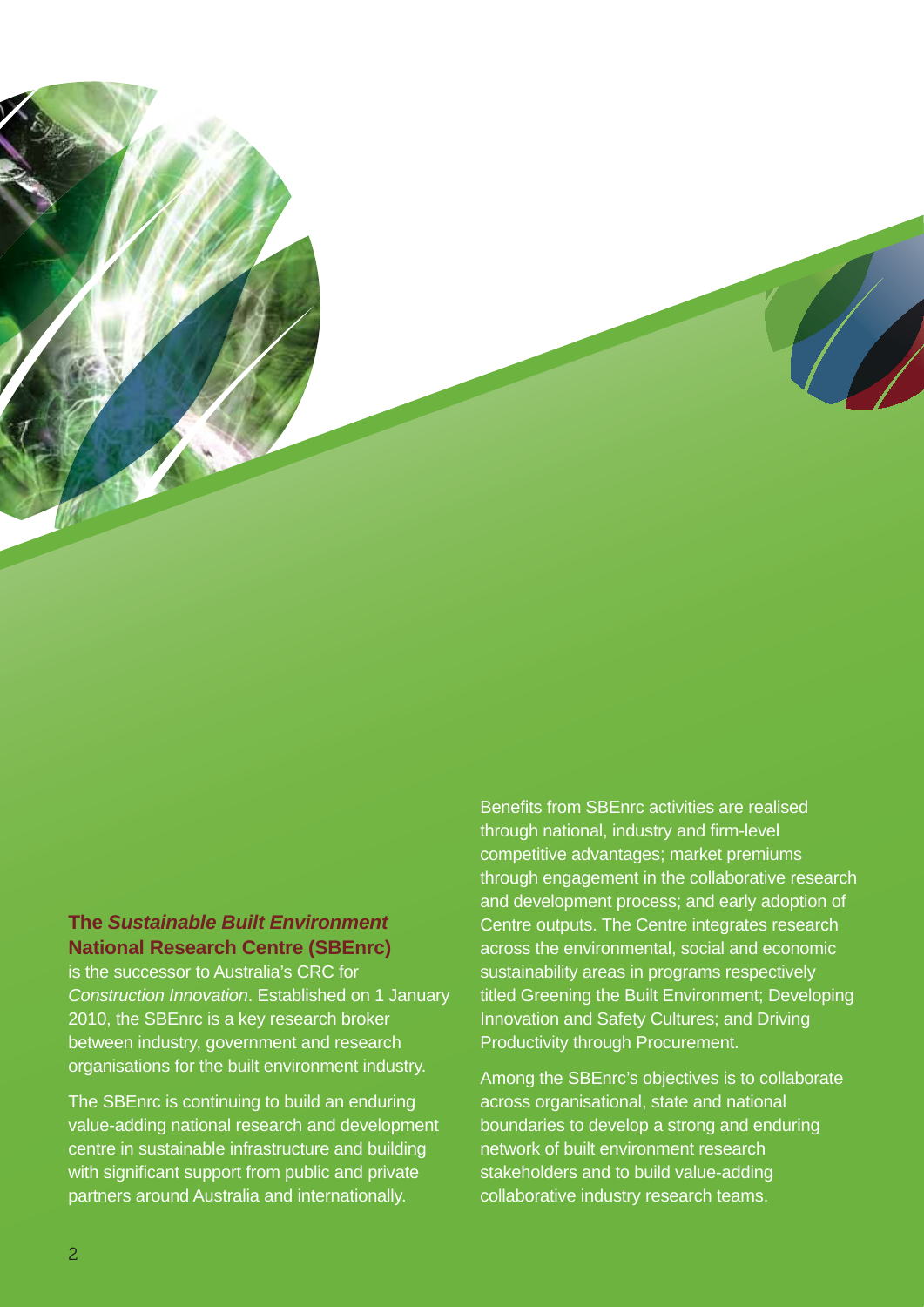# About this project Essential to SBEnrc achieving its goals is this core Leveraging R&D for the Australian Built Environment

project *Leveraging R&D for the Australian Built Environment*. The overarching goal of this project is to maximise the benefits of R&D to Australia's infrastructure and building industry through better matching funding strategies to industry needs.

The research aims to build new understandings and knowledge relevant to R&D funding strategies, research team formation and management, dissemination of outcomes and industry uptake.

### **The four phases and related outcomes of this project are:**

| <b>Project phase</b>                                                                                                                                                                                                                                                                     | <b>Outcomes</b>                                                                                                                                                                                                                                                                                                                 |
|------------------------------------------------------------------------------------------------------------------------------------------------------------------------------------------------------------------------------------------------------------------------------------------|---------------------------------------------------------------------------------------------------------------------------------------------------------------------------------------------------------------------------------------------------------------------------------------------------------------------------------|
| 1. Audit and analysis of R&D investment<br>in the Australian built environment<br>since 1990 - access publicly available<br>data relating to R&D investments<br>across Australia from public and private<br>organisations to understand past trends.                                     | i. An audit and analysis of R&D investment in this<br>sector through interrogating Australian Bureau<br>of Statistics, Australian Tax Office and Australian<br>and state-based data.<br>ii. A strategic assessment of the above inputs<br>to inform the following project phases.                                               |
| 2. Examine mechanisms of research<br>and innovation and impact on public<br>and private organisations - investigate<br>specific R&D investments to determine<br>the process of realising research support,<br>direction-setting, project engagement,<br>pathways to adoption and impact. | Case studies of specific themes of investment will<br>highlight lessons learned, success criteria and<br>critical challenges. Case studies will be on:<br>construction safety<br>i.<br>green buildings<br>ii.<br>iii. CADD, BIM and integrated project delivery.                                                                |
| 3. Develop a strategic roadmap for<br>the future of this critical Australian<br><b>industry</b> – assess the likely future<br>landscapes that R&D investment will both<br>respond to and anticipate.                                                                                     | i. A comprehensive industry foresighting report<br>for Australia's built environment, updating the<br><b>CRC</b> for <i>Construction Innovation's</i> landmark<br>Construction 2020 report published in 2004.<br>ii. An industry R&D roadmap, responding to likely<br>future scenarios and recommending research<br>priorities. |
| 4. Develop policy to maximise the value<br>of R&D investments to public and<br>private organisations - through translating<br>project learnings into policy guidelines.                                                                                                                  | A set of strategies to encourage public and private<br>sector organisations to more profitably engage in<br>research to secure business and policy impact.                                                                                                                                                                      |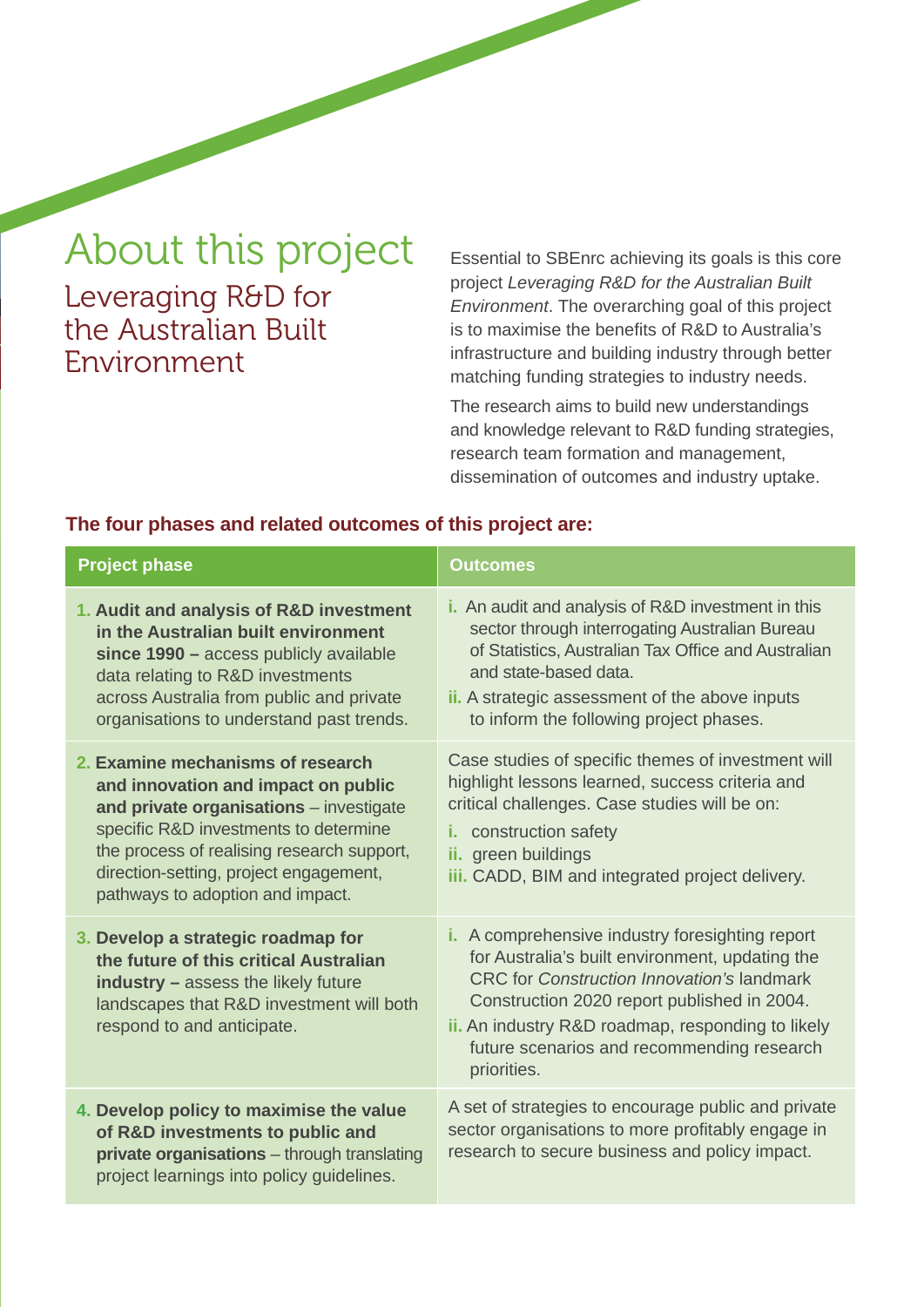# Phase 1

# Audit and analysis of R&D investment in the Australian built environment since 1990

The Barlow Report (2011): R&D Investment Study: 1992-2008, commissioned for this project, identified and reviewed data from Australian government sources, the private sector and the Organisation for Economic Co-operation and Development (OECD) to provide a snapshot of current R&D investment trends in construction<sup>1</sup>.

As Figure 1 highlights, there was a substantial increase in private sector investment between 1992-2008, while public sector investment over this same period decreased as a percent of total spending. In the early 1990s, Australian public institutions were spending 3 times more

on construction related R&D than Australian businesses did. Yet by 2008, Australian businesses were spending 8 times as much on construction-related R&D as public research institutions. Figure 1 below illustrates this dramatic reversal.

Additionally, a greater percentage of 'construction' research is being undertaken within the construction sector when compared to total business R&D (Figure 2).

### **Figure 1 - Private versus public R&D on 'construction'**



*Note: (i) Derived from ABS 8112 and Barlow 2011. (ii) Shows R&D expenditures by sector focused on the socio-economic*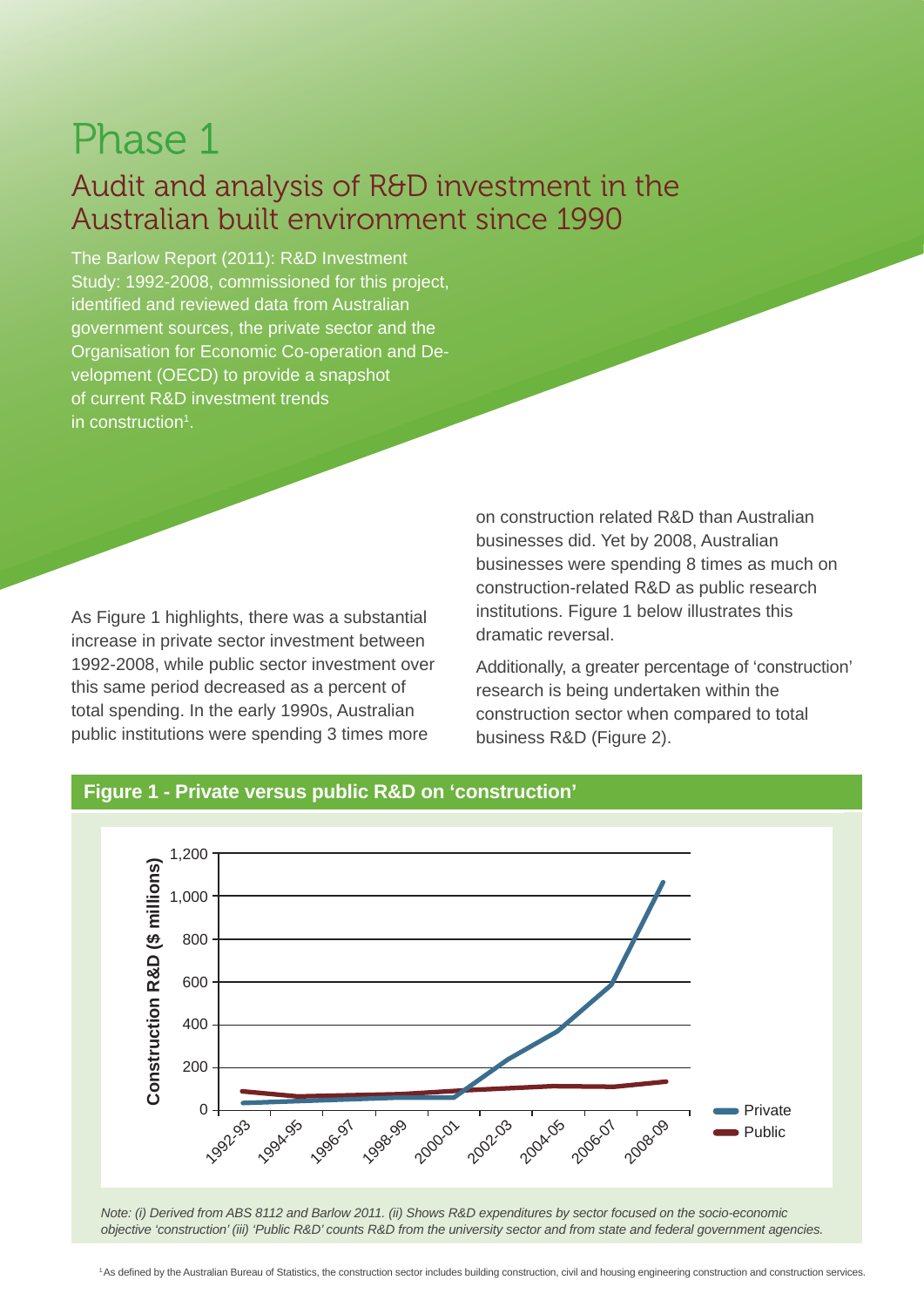#### **Figure 2 - Growth in 'construction' R&D relative to total business R&D**



*Note: (i) Derived from ABS 8109. (ii) Compares business R&D expenditures focused on the socio-economic objective 'construction' (left axis) with total business R&D expenditures (right axis). (iii) The right axis has been adjusted so that the growth-rates of both curves from 1992 are comparable*

Disturbingly, it is also the case that the Australian government has reduced its emphasis on construction R&D as a proportion of its total spending. Between 1992 and 2008, government

agency spending on construction R&D fell from 2.2% to 0.5% of total government sector R&D expenditure. This decline is evident in Figure 3.

### **Figure 3 - Government agency R&D focused on 'construction'**



*Note: Derived from ABS 8109 and Barlow 2011. (ii) Compares government intramural R&D expenditures focused on the socioeconomic objective 'construction' (left axis) with total government intramural R&D expenditures across all objectives (right axis). (iii) The right axis has been adjusted so that the growth-rates of both curves from 1992 are comparable.*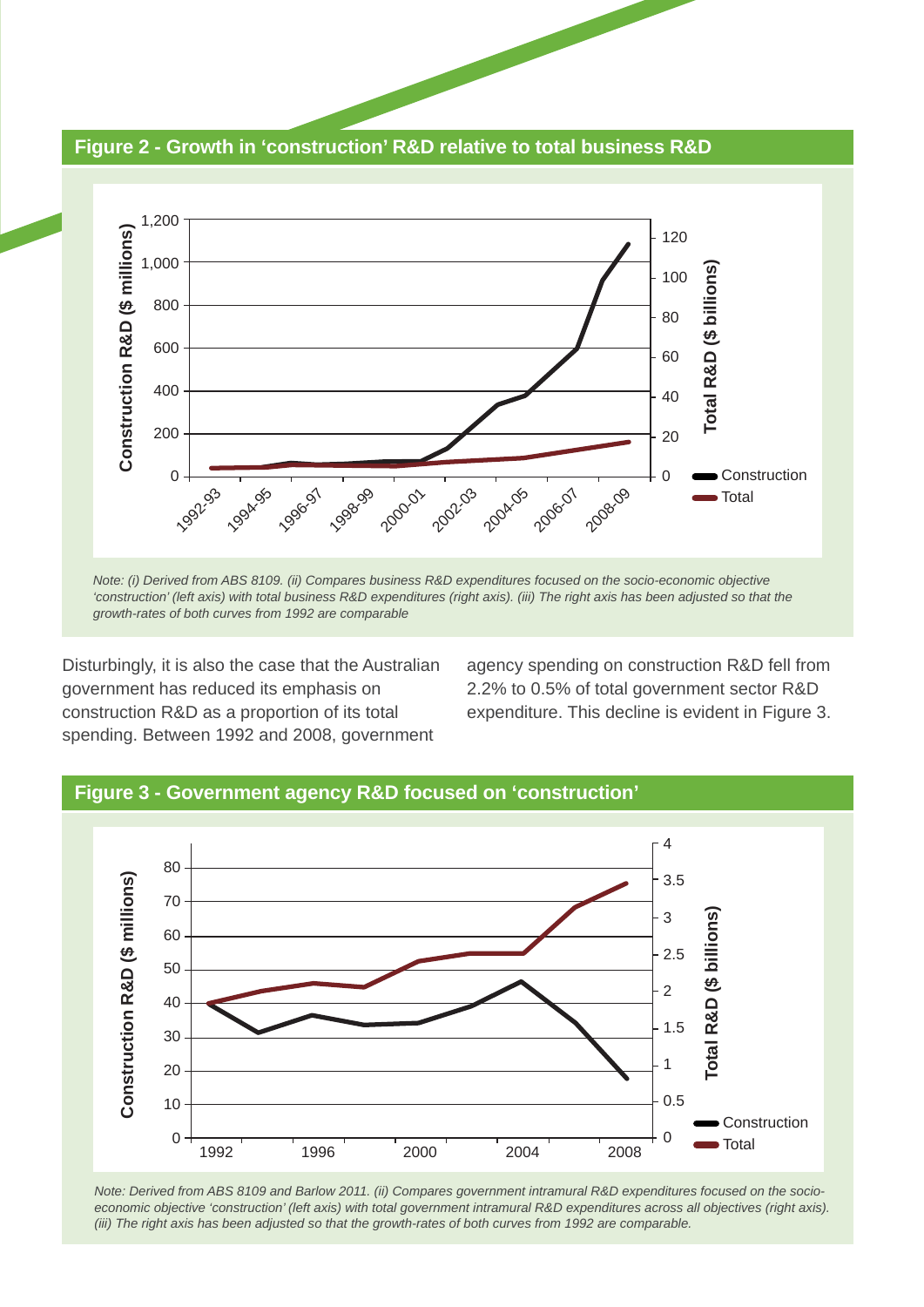R&D activity servicing the Australian construction industry has grown in comparison with selected other OECD nations. Over the past decade, Australian businesses have dramatically increased their share of global construction R&D. Figure 4 shows comparisons including US and Japan, with Figure 5 excluding these two

leaders, emphasising Australia's performance in comparison with other similar-sized OECD countries.

Interestingly, Australia now outperforms other OECD nations when it comes to construction R&D, especially given the increased investment from the private sector (see Figures 4 and 5).

#### **Figure 4 - R&D in construction industry as a share of 16 OECD nations**



**Figure 5 - R&D in construction industry as a share of 16 OECD nations (excluding USA and Japan)**



*Note: (i) Derived from OECD STAN. (ii) R&D expenditures in the construction industries are shown as a % of that of 16 OECD nations combined: Australia, Belgium, Canada, Denmark, Finland, France, Germany, Italy, Japan, Netherlands,*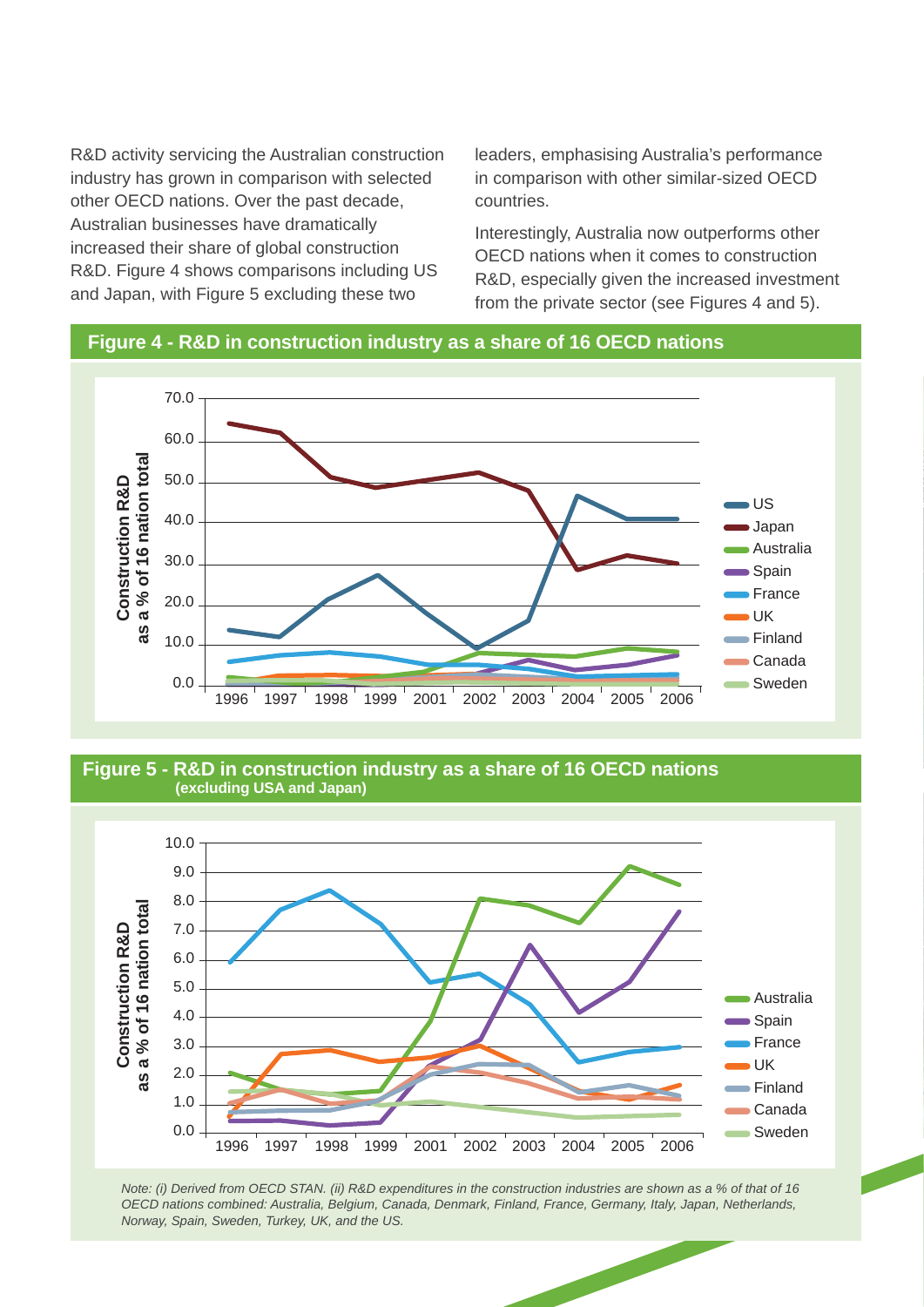# Phase 2 & beyond A series of case studies will be developed during Phase 2.

Researchers will look at specific investments in R&D – construction safety, green buildings, and CADD, BIM and integrated project delivery – with the aim of determining the impact of R&D to industry practice. Mechanisms of engagement and diffusion will be examined in this phase.

Researchers are now also considering investigating the role played by the CRC for *Construction Innovation* (2001 – 2009) and R&D tax concession arrangements in the post-2001 growth in construction R&D. Understanding the significant increase in construction R&D in Australian industry from 2001 could provide very useful insights for policy makers interested in stimulating R&D investment in other areas of industry.

Phases 3 and 4 will include a process of national industry consultation to develop an R&D roadmap for the construction industry and a set of strategies to allow the industry to maximise the value of R&D investment to respond to future drivers of change.